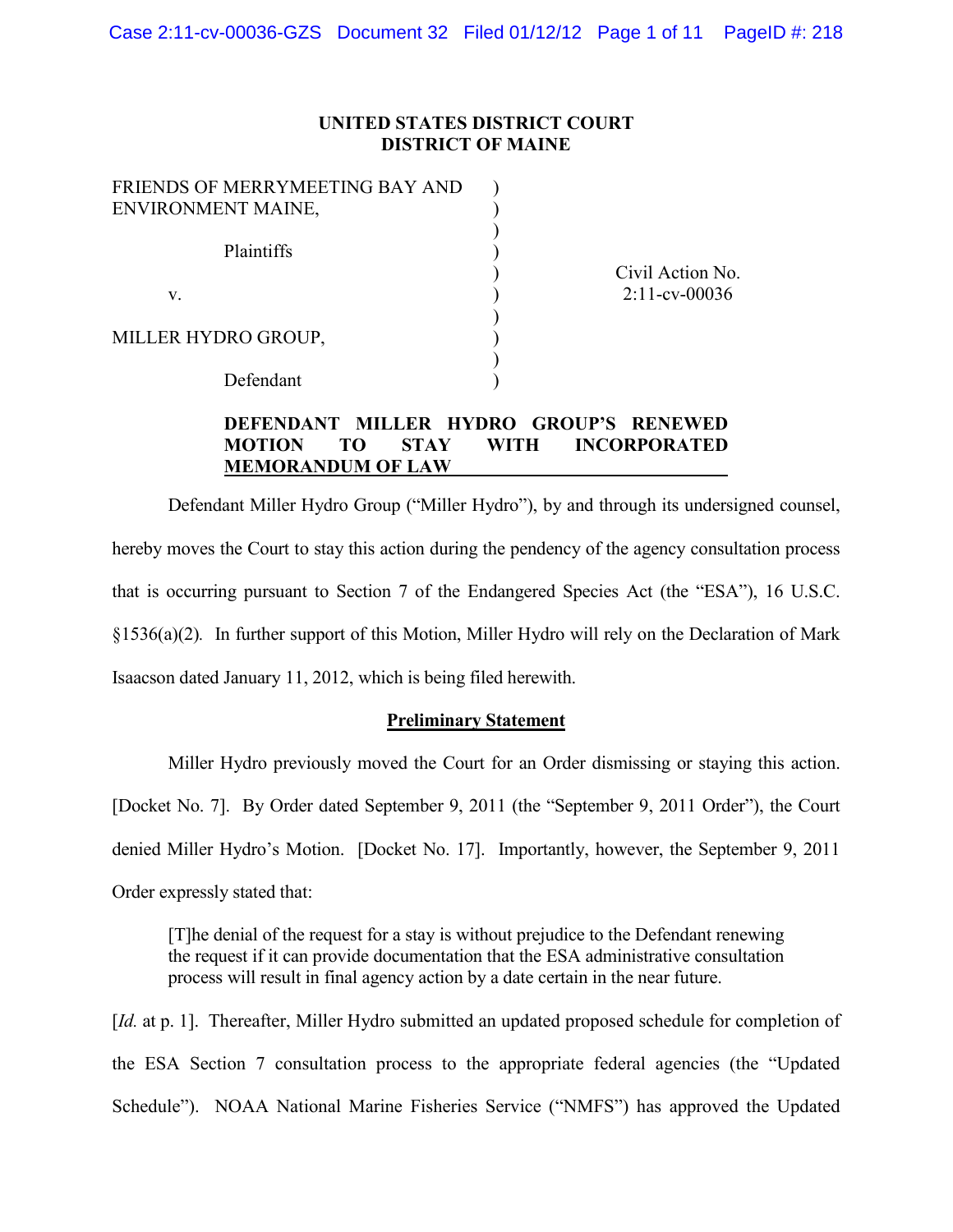# Case 2:11-cv-00036-GZS Document 32 Filed 01/12/12 Page 2 of 11 PageID #: 219

Schedule; the Federal Energy Regulation Commission ("FERC") has stated that it will act on all filings received as quickly as possible. Under the Updated Schedule, the ESA administrative consultation process will be completed, culminating in final agency action, by September 2012, which is just two to three months after the currently scheduled trial-ready date. Miller Hydro's progress pursuant to the Updated Schedule has already rendered moot some of the claims asserted in the Plaintiffs' Complaint. As for Plaintiffs' remaining claims in this action, there are two possible outcomes: (i) they will be rendered moot by the actions of Miller Hydro and/or the federal agencies occurring during the course of the litigation; or (ii) this Court's resolution of any issues will be duplicated by agency action occurring very shortly thereafter.

Therefore, Miller Hydro now renews its request for a stay of this action. This request should be granted under the doctrine of primary jurisdiction and/or the Court's inherent authority to control its own docket for the following reasons: (i) it will prevent the Court from duplicating the resolution of complex technical issues pending before specialized federal agencies having jurisdiction over those issues; (ii) it will preserve and promote judicial economy; and (iii) it will avoid prejudice to Miller Hydro caused by the parallel administrative and judicial proceedings addressing the same issues and claims that are likely to be decided nearly simultaneously.

#### **Factual Background**

#### **A. The Atlantic Salmon GOM DPS And The Worumbo Project**

The Gulf of Maine Distinct Population Segment ("GOM DPS") of Atlantic salmon was listed as an endangered species within the meaning of the ESA in June of 2010. [*See* Complaint, Docket No. 1, at ¶16]. The portion of the Androscoggin River on which Miller Hydro's Worumbo Project is located was also listed as critical habitat for Atlantic salmon in June of 2010. [*Id.* at ¶¶ 16-18]. The Complaint alleges that Miller Hydro's operation of the Worumbo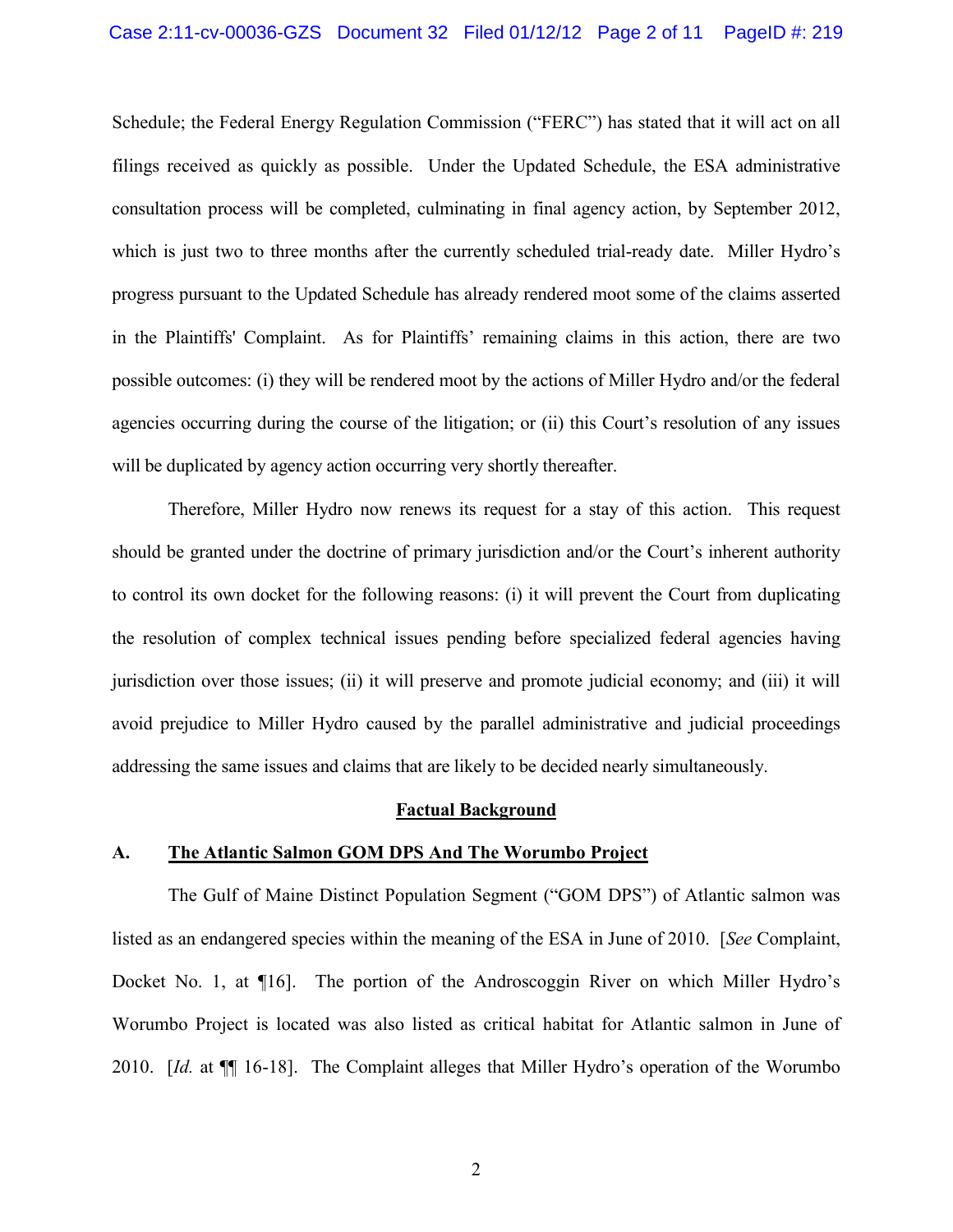Project violates the ESA by adversely affecting the GOM DPS Atlantic salmon on the Androscoggin River. [*Id.* at  $\P$ ], 4]. Since the listing, Miller Hydro has been working with NMFS and the United States Fish and Wildlife Services ("USFW") (USFW and NMFS, collectively, the "Services"), along with FERC as the action agency (the Services and FERC collectively referred to as the "Agencies") in the requisite ESA consultation process. Miller Hydro has now completed key data collection necessary to progress to the next stage of consultation. Based on the completion of this data collection, Miller Hydro submitted the Updated Schedule to the Agencies for their review and approval, as described further in Section C below.

### **B. The ESA Section 7 Consultation Process**

ESA Section 7 and its companion regulations provide a specific protocol by which to determine whether Miller Hydro's operations may adversely affect the GOM DPS Atlantic salmon. First, FERC and/or FERC's designated non-federal representative (here, Miller Hydro), engage in informal consultation to assist in determining whether formal consultation or a conference is required. 50 C.F.R. §402.13(a). In this case, the informal consultation includes, among other things, the drafting of a Biological Assessment ("BA") by the non-federal designee (again, Miller Hydro), and the finalization of a BA by FERC. *See id.*

Section 7 informal consultation may result in a finding that the agency action in question (*i.e.*, here, the continued operation of the Worumbo Project under a FERC-issued license) is "not likely to adversely affect listed species or critical habitat," in which event "the consultation process is terminated, and no further action is necessary." 50 C.F.R. §402.13(a). Alternatively, there could be a finding that the action may "affect a listed species or critical habitat," such that FERC must engage in formal consultation with the Services. *Id.* at § 402.14. After formal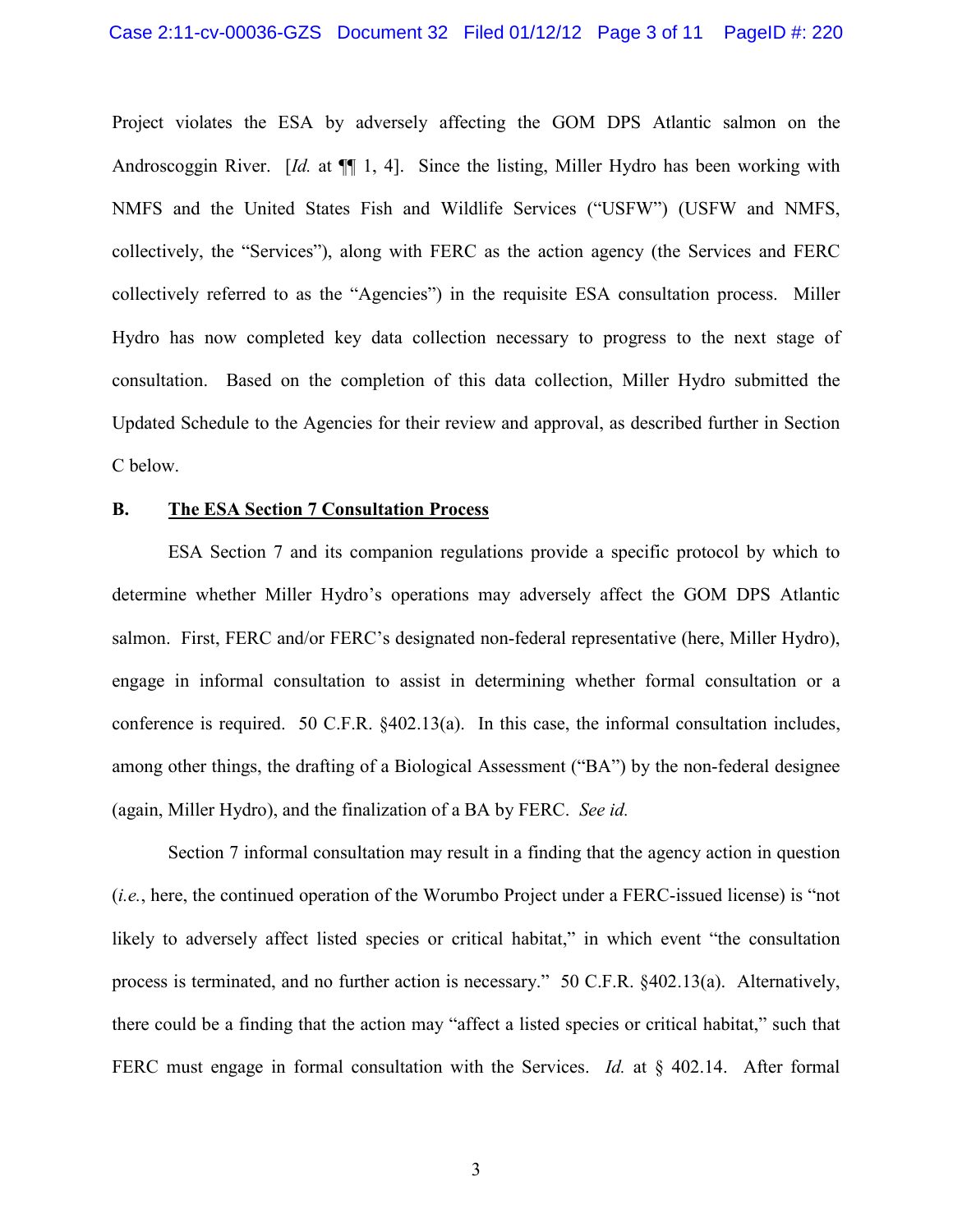consultation, the Services must provide FERC with a biological opinion ("BO") explaining how the proposed action will affect the species and/or its habitat; if appropriate, this BO would include an Incidental Take Statement ("ITS"). 16 U.S.C. § 1536(b)(3)(A). An ITS includes the extent of anticipated take due to the federal action, reasonable and prudent measures to minimize the take, and terms and conditions to observe when implementing those measures. *Id.*

More importantly, however, the issuance of an ITS is tantamount to a finding that there is no prohibited taking.<sup>1</sup> This is because under the ESA "any taking that is in compliance with the terms and conditions specified in [an ITS] shall not be considered to be a prohibited taking of the species concerned." 16 U.S.C. § 1536(o). Thus, Section 7 consultation may result in a no-taking finding, or an agency determination that, so long as the specified certain terms and conditions in the BO are met there is no taking in violation of the ESA. In either event, the taking question now before the Court will be resolved pursuant to the ongoing consultation process.

### **C. Miller Hydro's Approved Schedule For The Section 7 Consultation Process**

NMFS has been designated as the lead agency on ESA matters relating to Atlantic salmon and the impacts of hydroelectric facilities. 74 Fed. Reg. 29,358 (June 19, 2009); 50 CFR 402.07. Accordingly, NMFS controls, among other things, the schedule for Miller Hydro's ESA Section consultation process. *Id.* On November 4, 2011, Miller Hydro submitted the Updated Schedule for completion of the ESA Section 7 consultation process to NMFS (and received NMFS's acceptance that same day) and subsequently submitted the agreed-upon schedule to FERC on November 23, 2011.<sup>2</sup> See Declaration of Mark Isaacson ("Isaacson Dec.") at  $\P$  2 and Exhibit A thereto. The Updated Schedule sets forth a series of tasks and objectives that are

 <sup>1</sup> To "take" a species means to "harass, harm, pursue, hunt, shoot, wound, kill, trap, capture, or collect, or to attempt to engage in any such conduct." 16 U.S.C. § 1532(19).

Because, as noted above, NMFS controls the Schedule, USFW's approval is not required.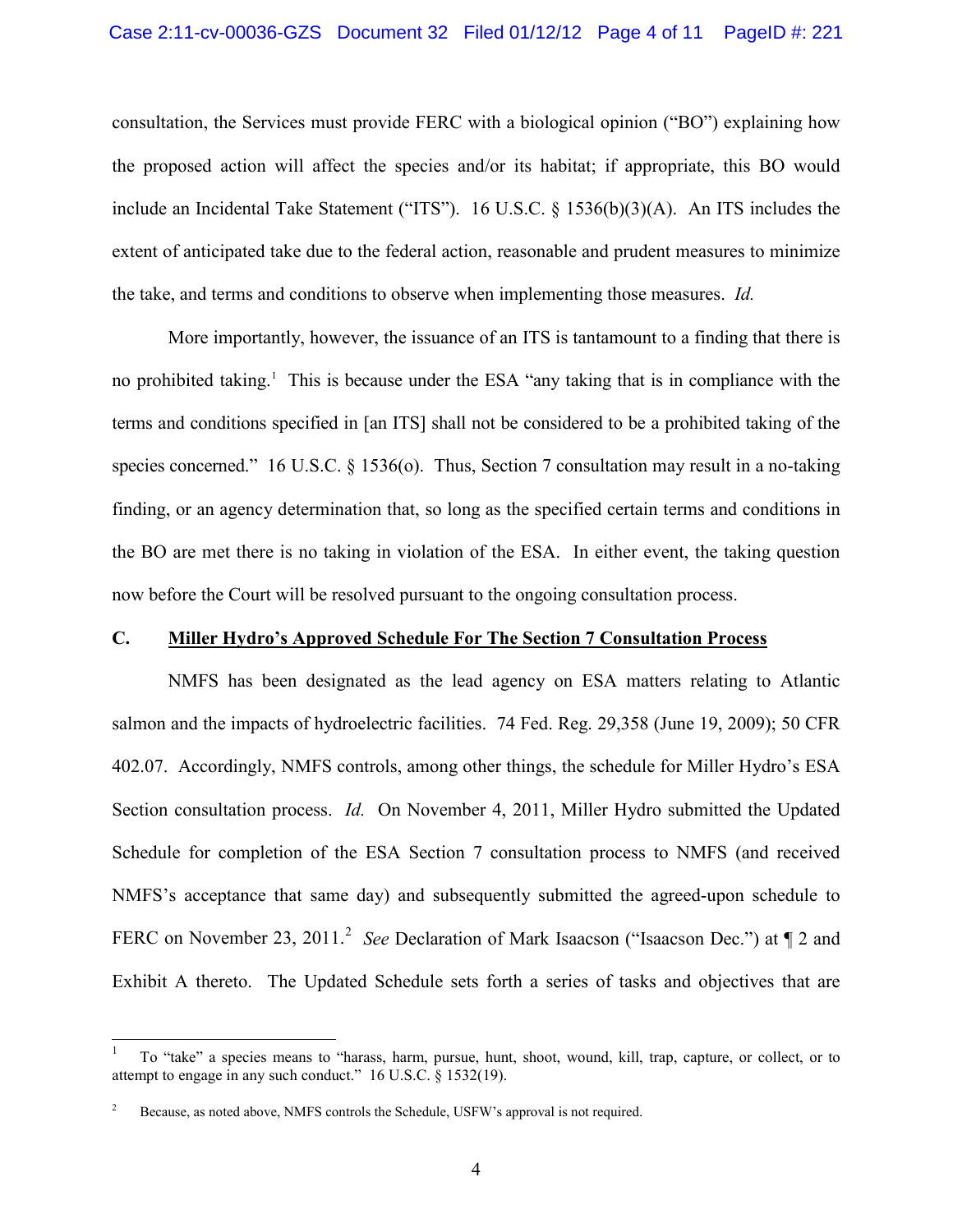consistent with the Section 7 ESA consultation process described above, as well as a timeline for

their completion. It states as follows:

December 2011 – Miller Hydro provides the preliminary draft Biological Assessment (BA) and Species Protection Plan (SPP) to agencies for review and consultation.

January - February 2012 – Continuation of ongoing consultation/meetings/ document development.

March 2012 – Miller Hydro files with the FERC the draft BA and the draft SPP as agreed upon with the Services, with a request for the FERC to amend the Project license for purposes of incorporating pertinent provisions of SPP.

April 2012 - FERC forwards its BA and SPP to NMFS with request for formal Section 7 consultation.

August 2012 – NMFS submits its Biological Opinion (BO) based on the SPP with agreed-upon protective measures to FERC for inclusion into the Worumbo Project license.

September 2012 - FERC issues amended license for Worumbo including protective measures as outlined in the BA and BO.

*Id.* In response, NMFS confirmed to Miller Hydro "This schedule seems reasonable." *Id.* FERC

(i) stated its appreciation for the Updated Schedule and for Miller Hydro's "continuing efforts to ensure the timely protection of Atlantic Salmon" at the Project; and (ii) committed to acting "on any filings we receive as quickly as possible." *Id.* ¶ 3 and Exhibit B thereto. Consistent with the Updated Schedule, on December 22, 2011, Miller Hydro submitted to NMFS its draft BA and SPP. *Id.* at ¶ 4.

## **D. The Plaintiff's Requested Relief As Compared To The Approved Updated Schedule**

The Plaintiffs' Complaint requests that the Court (i) determine that Miller Hydro's operation of its Worumbo Project results in the taking of Atlantic Salmon in violation of the ESA; (ii) set a schedule for Miller Hydro to prepare a BA in connection with the ongoing Section 7 consultation process; and (iii) order Miller Hydro to prevent salmon from entering the turbines at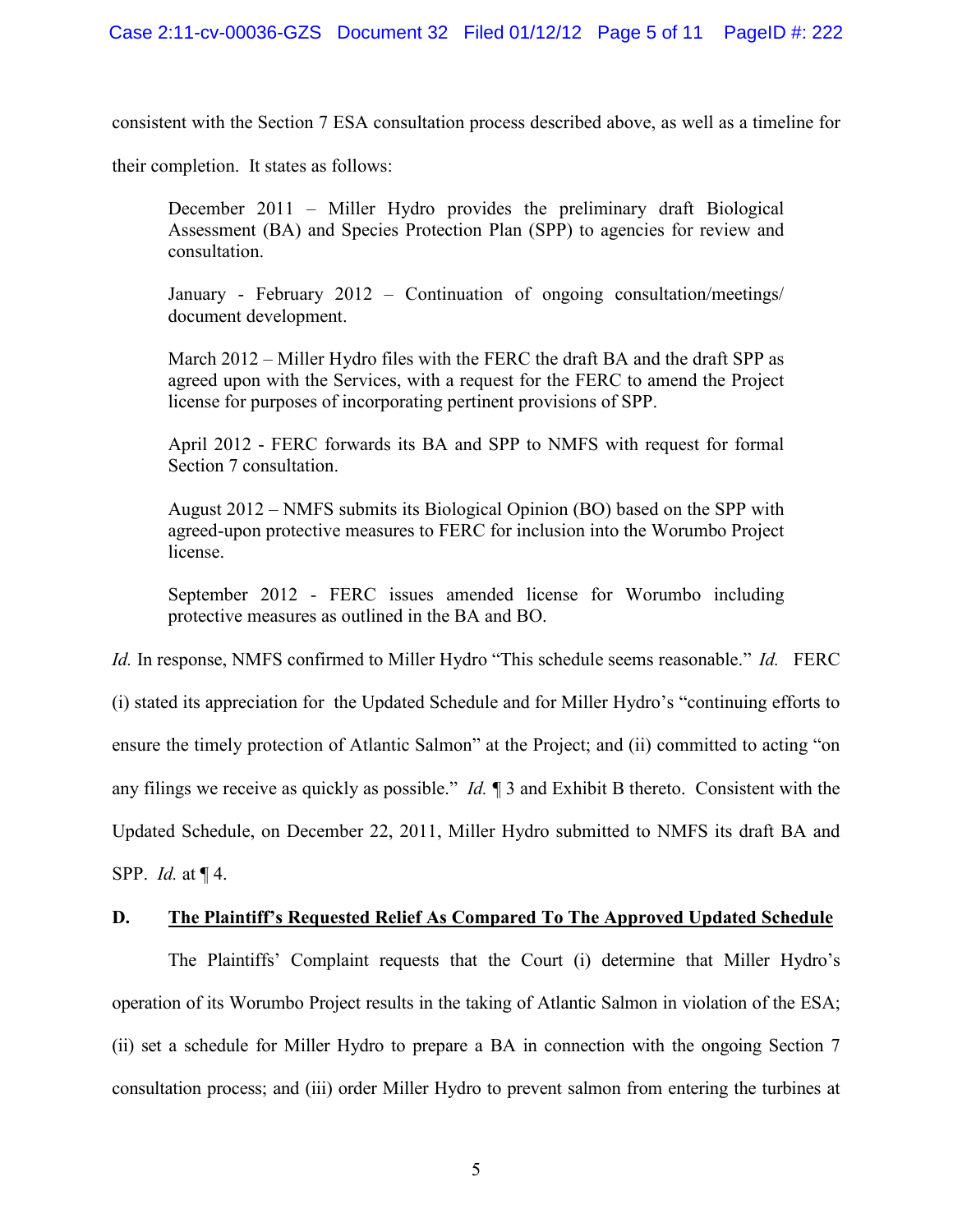the Worumbo Project until the issuance of an incidental take permit ("ITP") or ITS. However, this relief will be granted, or denied, through the ongoing Section 7 agency process.

The request for a declaration that Miller Hydro has committed a taking of Atlantic salmon by reason of its operation of the Worumbo Project is at the core of the question that will be addressed conclusively by the Agencies, pursuant to the Updated Schedule, by September 2012. The request for an Order to set a schedule to prepare a BA is now moot inasmuch as Miller Hydro is operating under a specific schedule to do just that. In the event litigation is concluded before September 2012, any Order addressing operations at the Worumbo Project as they relate to Atlantic salmon may be moot soon thereafter by the issuance of an ITS, which is the expected result of the consultation process, and will not impact operations until Spring of 2013 in any event.

#### **Argument**

Miller Hydro is operating under the Updated Schedule that anticipates final agency action under the ESA Section 7 consultation process by September 2012. Therefore, this action should be stayed based on the doctrine of primary jurisdiction or the Court's inherent authority to (i) prevent the Court from unnecessarily resolving questions that are pending before specialized federal agencies; (ii) promote judicial economy; and (iii) avoid prejudice to Miller Hydro.

### **A. This Action Should Be Stayed Pursuant To The Primary Jurisdiction Doctrine**

Under the primary jurisdiction doctrine, a court tends to favor allowing an agency an initial opportunity to decide an issue in a case in which the court and the agency have concurrent jurisdiction. *U.S. Public Interest Research Group v. Atlantic Salmon of Maine, LLC*, 339 F.3d 23, 34 ( $1<sup>st</sup>$  Cir. 2003). The doctrine is meant to promote uniform application of the law, *id.*, and "is particularly applicable…where an administrative agency…is conducting proceedings involving the same question as the Court." *Kocolene Oil Corp. v. Ashland Oil, Inc.*, 509 F.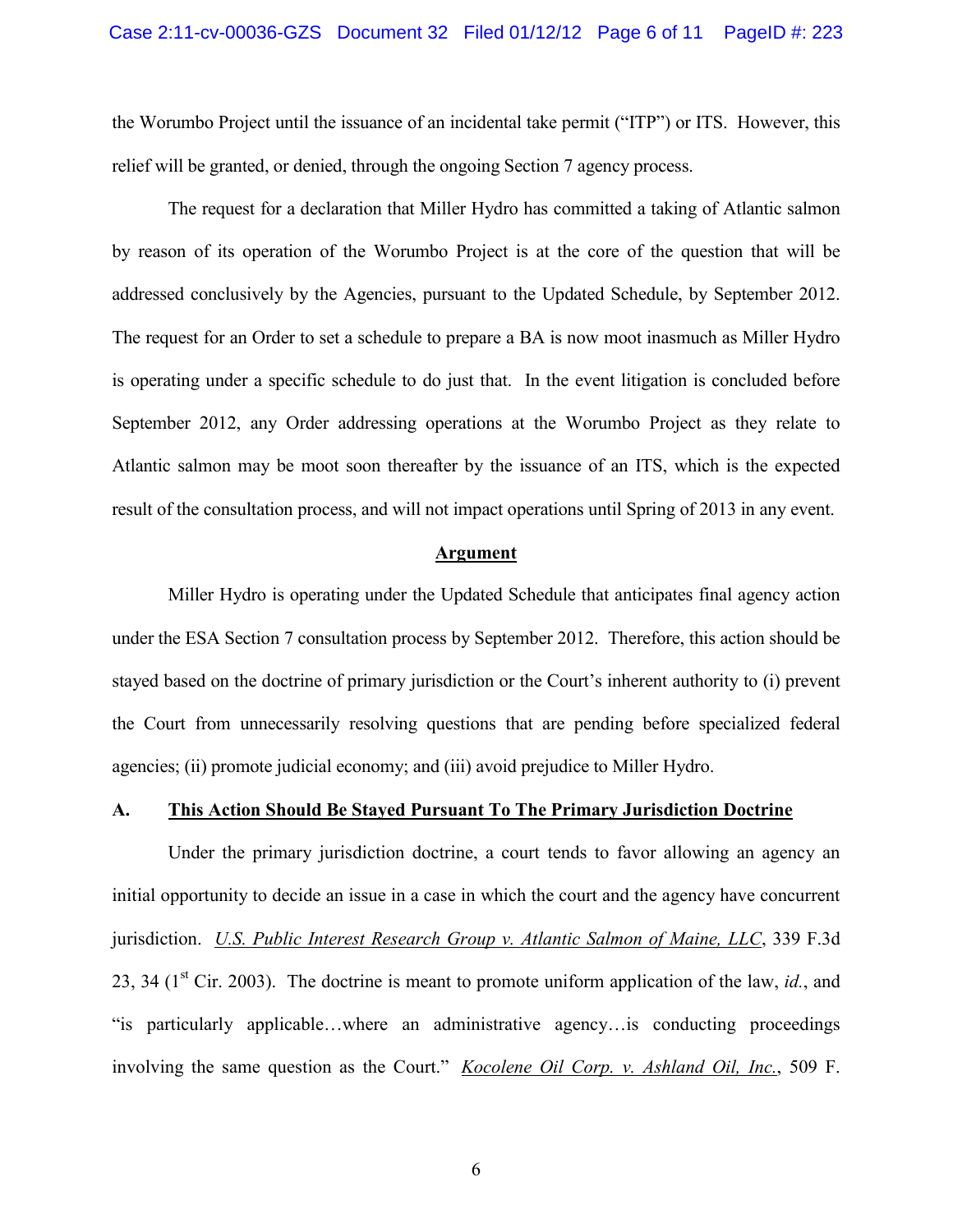Supp. 741, 743 (S.D. Ohio 1981). It calls for a court to refrain from exercising jurisdiction to avoid the risk of putting a defendant in "an untenable position should the agency and the court disagree on the interpretation" of the law. *Id.*

In determining whether to defer to an agency under the primary jurisdiction doctrine, a court may consider the following factors: (i) "whether the agency determination I[ies] at the heart of the task assigned the agency by Congress;" (ii) "whether agency expertise [i]s required to unravel intricate, technical facts;" and (iii) "whether, though perhaps not determinative, the agency determination would materially aid the court." *Massachusetts v. Blackstone Valley Elec. Co.,* 67 F.3d 981, 992 (1st Cir.1995) (quoting *Mashpee Tribe v. New Seabury Corp.,* 592 F.2d 575, 580 (1st Cir.1979)). All three factors weigh in favor of granting a stay of this action.

This action requires at least two determinations that were expressly assigned to federal agencies by Congress under the ESA: whether operation of the Worumbo Project results in a taking of Atlantic salmon, and, if so, whether Miller Hydro may be authorized to commit incidental takes of Atlantic salmon. *See* 50 C.F.R. §§ 402.13-402.14. The task of resolving these questions are unquestionably "at the heart" of the Congressional mandate to federal agencies under the ESA. *Blackstone,* 67 F.3d at 992. The Supreme Court has long-since acknowledged that administration of the ESA requires a high "degree of regulatory expertise," which "counsel<sup>[s]</sup> deference" to federal agencies charged with its implementation. *Babbitt v. Sweet Home Chapter of Communities for a Great Oregon,* 515 U.S. 687, 703 (1995).

The Agencies are taking pro-active and timely steps to conclude the consultation process, which would resolve the issues before this Court. Under the Scheduling Order, the parties are to be ready for trial by July 2, 2012, only two to three months before final agency action is expected under the Updated Schedule. Even assuming a judgment is forthcoming shortly following trial,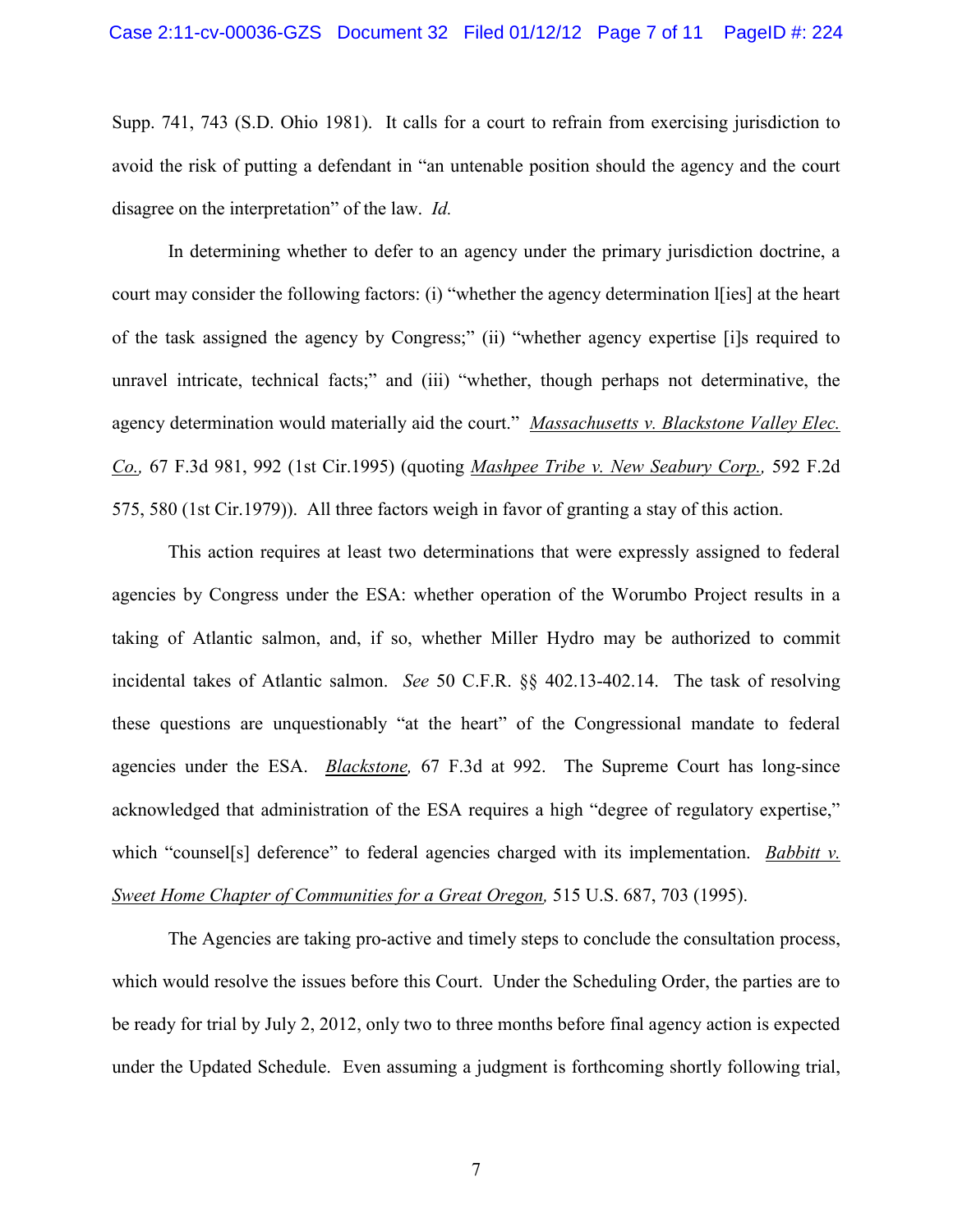final agency action is likely to issue within a few weeks of the Court reaching a decision on the merits. In fact, the filing of any dispositive motions prior to trial, or an appeal of any judgment resulting from trial, could mean that agency action would precede final judgment in this action. Granting a stay will protect the resources of all parties and the Court against resolving claims that will become moot either shortly after, or even before, the Court resolves those claims. All of these facts weight in favor of granting a stay pursuant to the primary jurisdiction doctrine.

### **B. The Court Should Exercise Its Inherent Authority to Stay This Action**

A "district court has the inherent power to stay its proceedings." *Center for Biological Diversity v. Henson*, 2009 WL 1882827, \*2 (D. Or. 2009) (recommended decision). "This power to stay is 'incidental to the power inherent in every court to control the disposition of the causes on its docket with economy of time and effort for itself, for counsel, and for litigants.'" *Id.* (quoting *Landis v. North American Co.*, 299 U.S. 248, 254 (1936)).

Courts generally consider three factors in weighing a motion to stay: (i) potential prejudice to the non-moving party; (ii) hardship and inequity to the moving party if the action is not stayed; and (iii) the judicial resources that would be saved by granting a stay. *Henson*, 2009 WL 1882827 at  $*2$ . An ongoing agency review process "weighs in favor of a stay pursuant to [a] court's] inherent authority." *Ka'aina v. Kaua'i Island Utility Co-op***,** 2010 WL 3834999 at \*8 (D. Hawaii 2010). Where completion of the regulatory process may render a plaintiff's claims under the ESA moot, "both the burden on the defendant and judicial economy and efficiency strongly favor a stay." *Id.* 

In *Henson*, the plaintiff sought to compel federal agencies to re-initiate consultation in connection with a previously issued ITP that authorized the incidental take of spotted owls based on new information gleaned after the issuance of the ITP. 2009 WL 1882827 at \*1. The

8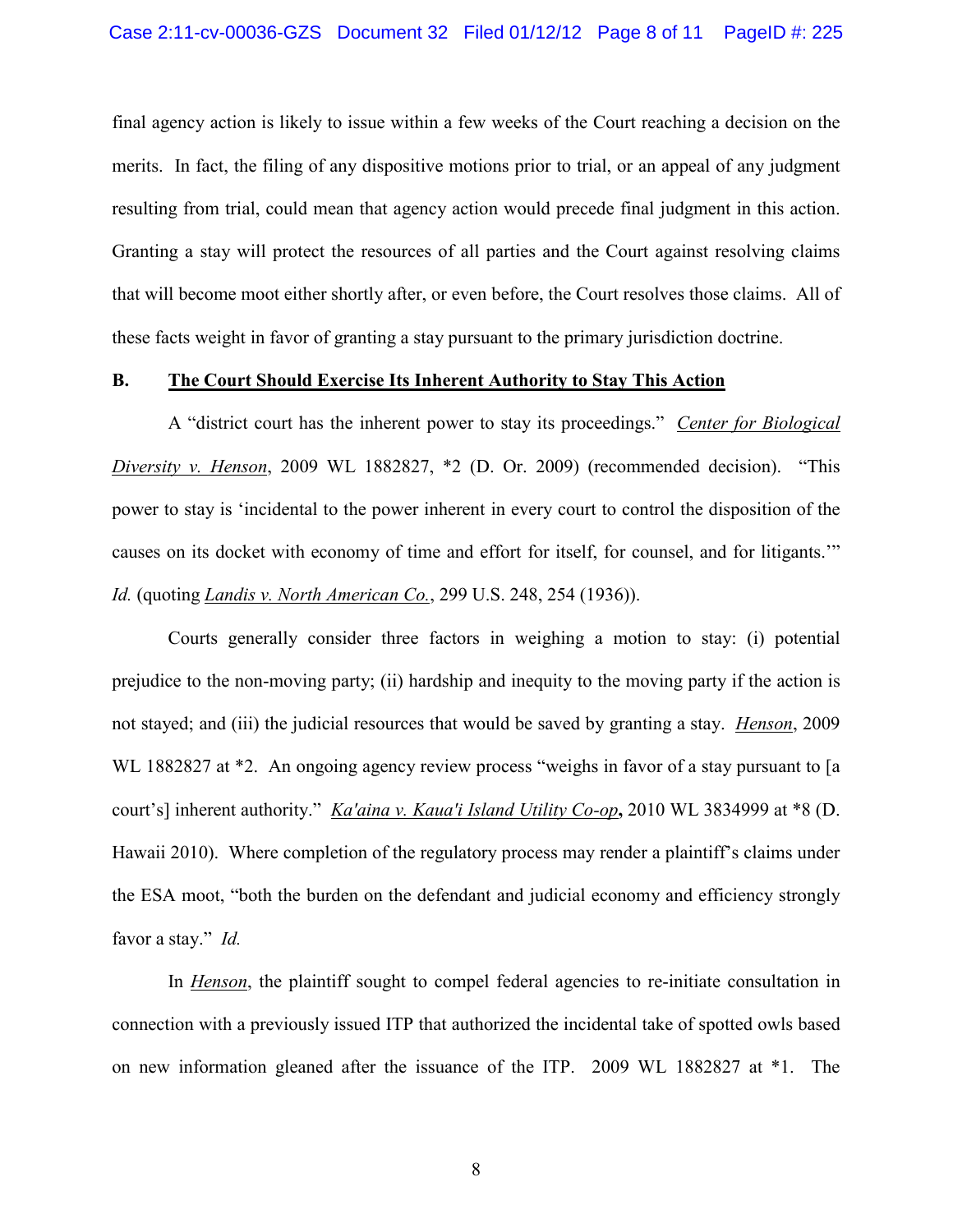### Case 2:11-cv-00036-GZS Document 32 Filed 01/12/12 Page 9 of 11 PageID #: 226

defendant agencies moved to stay the action on the grounds that, though consultation had not formally been initiated, work was underway to have a draft ITS prepared within six months. *Id.* Once the draft ITS was approved, the agencies argued, it would supersede the ITP in dispute and render the plaintiffs' claims moot. *Id.*

The Magistrate Judge found that there would be no, or at most only limited, prejudice to the plaintiffs if a stay were granted. *Henson*, 2009 WL 1882827 at \*2. The court noted, for example, that only a small amount of spotted owl habitat could be lost during a six-month stay. *Id.* Further, the defendants had dedicated substantial resources to the process aimed at the issuance of an ITS, and staying the action, the court noted, could moot or simplify the issues raised by the plaintiffs. *Id.* at 3-4; *see also Ka'aina*, 2010 WL 3834999 at \*8 (granting a stay of a suit filed during pending efforts to obtain an ITP because the action would be rendered moot "[i]f the regulatory process is completed and Defendant secures an incidental take permit."). Thus, the Magistrate Judge granted a stay of the action.

As in *Henson*, the Plaintiffs in this case cannot plausibly claim that the requested stay would prejudice them or the GOM DPS. The time between the anticipated outcome of litigation and that of the consultation process is negligible. Because the Atlantic salmon population in the Androscoggin River accounts for approximately  $1\%$  or less of the GOM DPS, $3$  any risk to those fish by operation of the Worumbo Project would have a negligible impact on the GOM DPS. Moreover, proceeding with this matter will not result in faster implementation of any operational constraints that may be required – operational constraints to enhance downstream migration would not impact the Worumbo Project's operations until the Spring of 2013, regardless of

 $\overline{a}$ 

<sup>3</sup>  *See* http://www maine.gov/dmr/searunfish/salmontraps.shtml. Data from the Maine Department of Marine Resources shows that salmon on the Androscoggin River account for approximately 1% of salmon returning to Maine rivers that have counting facilities. This does not account for salmon returning to rivers in Maine where there are no counting facilities. In all likelihood, the salmon returning to the Androscoggin account for less than 1% of Gulf of Maine salmon.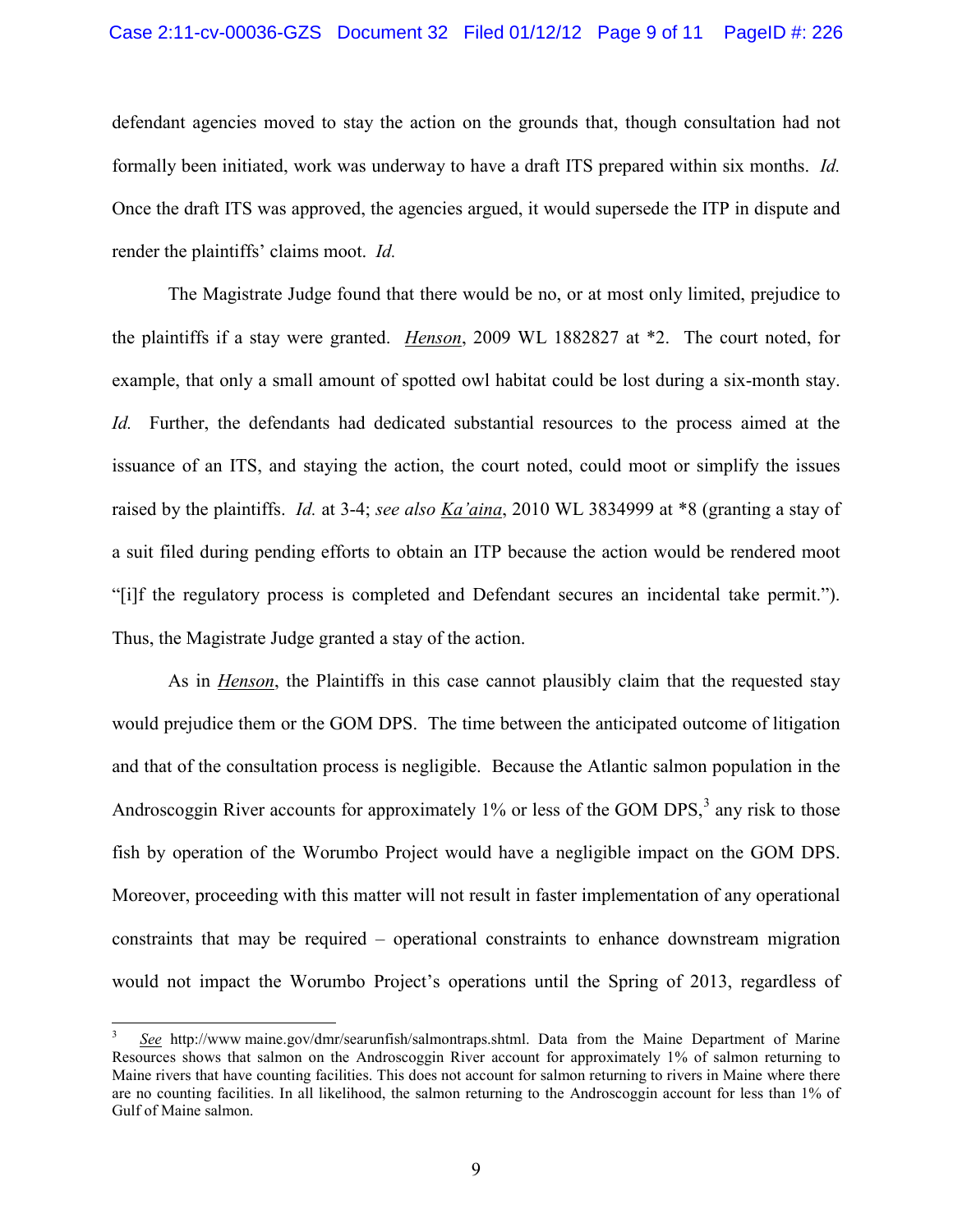whether the stay is ordered.<sup>4</sup> In short, there is not prejudice sufficient to weigh against a stay of this action. *Henson*, 2009 WL 1882827 at \*2.

However, Miller Hydro will suffer considerable prejudice if a stay is denied. Such an outcome would force Miller Hydro to bear the expense of simultaneously resolving the same issues through litigation and through Section 7 consultation. Aside from needlessly forcing Miller Hydro to incur litigation expenses, it would strain Miller Hydro's ability to dedicate resources to the consultation process, reducing the efficiency of that process.

Finally, as discussed above, granting a stay would prevent the Court from having to expend judicial resources on an outcome that will, for all practical purposes, have no meaningful impact on providing protection to the GOM DPS of Atlantic Salmon. All of these facts weigh in favor of the Court exercising its inherent authority to stay this action.

#### **Conclusion**

For all of the foregoing reasons, Defendant Miller Hydro Group respectfully requests that the Court stay this action until completion of the ESA Section 7 consultation process.

Dated: January 12, 2012 Respectfully submitted,

 /s/ Theodore A. Small Paul McDonald Theodore A. Small

Bernstein Shur 100 Middle Street; PO Box 9729 Portland, ME 04104-5029 207-774-1200

Attorneys for Defendant Miller Hydro Group

 <sup>4</sup> As the Complaint acknowledges, downstream migration of Atlantic salmon takes place in the Spring. [Complaint ¶ 11.]